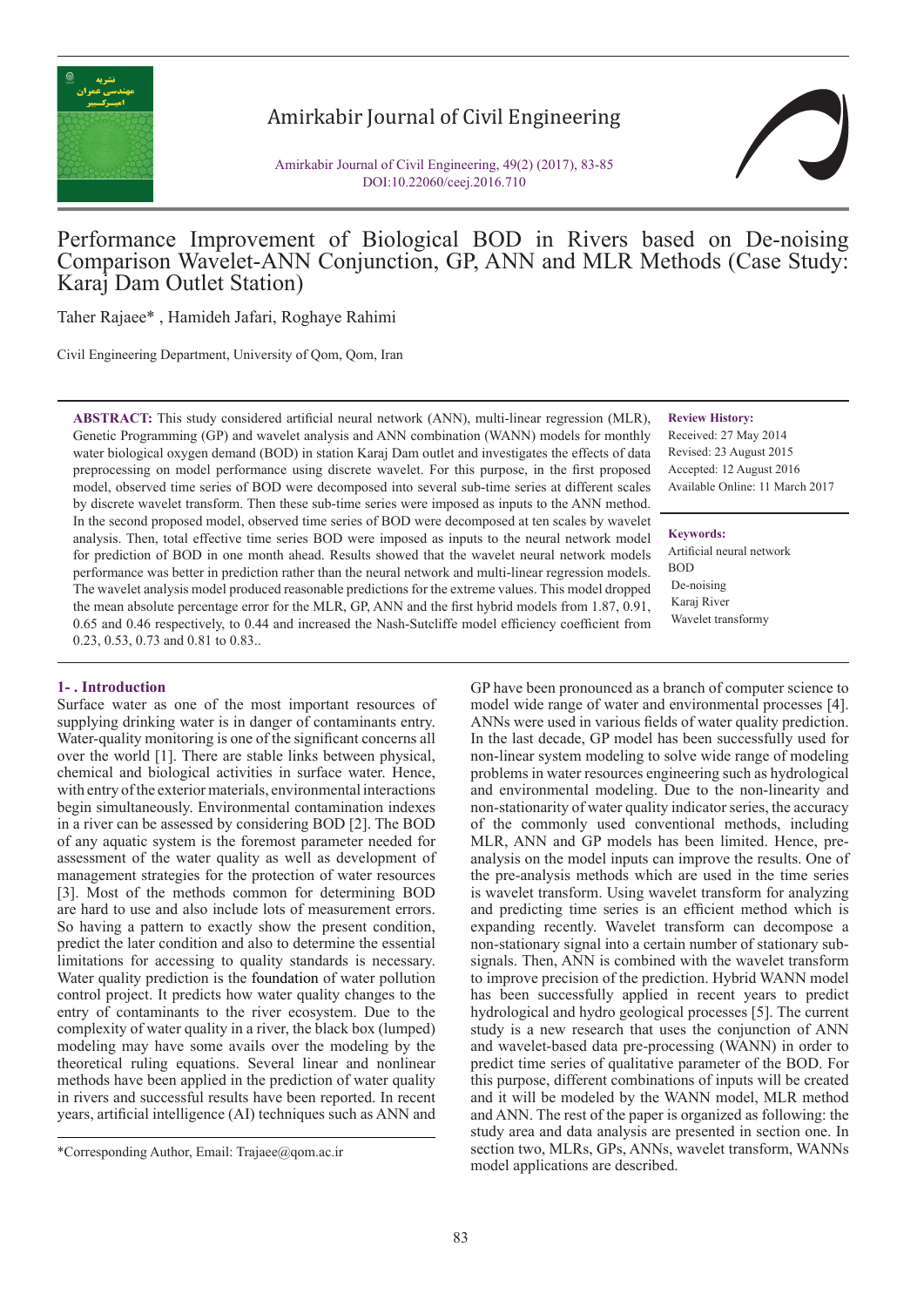#### **2- Study Area**

Karaj River is a river of northern *Iran* in a section of the south-central Alborz protected area between the geographical latitudes of 35\_550 to 36\_90N and geographical longitudes of 51 to 51\_450W, located between the cities of Tehran, Karaj, Chalus, Noshahr and Nour. Karaj River is the most important source of water supply for Tehran province. Most of the Karaj River and its branches flow are used for agricultural, municipal and industrial uses of Tehran province (including Tehran, Karaj, Damavand, Varamin and Shahriar), and the rest of it flows into Qom salt lake. The data derived from the Karaj River in Karaj Dam output was employed to train and test of all the models developed in this study. Data used in this research includes a 145-month time series in these stations. About 80 percent of data are used for train set and the rest of them are used for validation set. In different prediction water quality methods, training and validation sets are chosen therefore, in this study, data were selected by nonrandom sampling to better compare the methods done. In this research, BOD data of Tehran's regional water company were used to the assessment of water quality of Karaj River.

**Table 1: Statistical analysis for testing, training and all data sets.**

| <b>Statistic</b><br>parameters | All Data | Testing set | Training set |
|--------------------------------|----------|-------------|--------------|
| Mean                           | 1.57     | 1.5         | 1.58         |
| $S_d$                          | 0.73     | 0.74        | 0.73         |
| $C_{\rm sx}$                   | 0.55     | 0.76        | 0.34         |
| Minimum                        | 0.3      | 0.3         | 0.32         |
| Maximum                        | 4.8      | 4.8         | 3.8          |
| $R_{1}$                        | 0.7      | 0.68        | 0.71         |
| R,                             | 0.54     | 0.51        | 0.54         |
| $R_{\rm a}$                    | 0.51     | 0.56        | 0.48         |
| $R_{4}$                        | 0.68     | 0.66        | 0.65         |

The statistical analysis is given in Table 1, which include the mean, standard deviation  $(S_d)$ , skewness coefficient  $(C_{\infty})$ , minimum, maximum, one month lag autocorrelation coefficient  $(R<sub>1</sub>)$ , two month lag autocorrelation coefficient  $(R_2)$ , three month lag autocorrelation coefficient  $(R_3)$ , and four month lag autocorrelation coefficient  $(R_4)$  of data [6, 7].

#### **3- Wavelet-ANN Model**

The WANN tries to combine the attributes of ANNs with the characteristics of wavelet transform. According to the time series length (145 values) of the observed data, the maximum calculated decomposition level was 5. Afterward, the decomposed BOD time series were used at different levels as inputs to the ANN method for predicting the one-monthahead BOD.

#### **4- Model Application**

#### 4- 1- Model Development

With respect to the statistical analysis in Table 1, the following combinations containing different numbers of input values of the BOD were considered in the input layer to predict the unique BOD value at time t (BODt) in the output layer of the research models [6]:

- 1.  $BOD_{t-1}$ ; 2.  $BOD_{t-1}$ ,  $BOD_{t-3}$ ; 3.  $BOD_{t-1}$ ,  $BOD_{t-6}$ ; 4.  $BOD_{t-1}$ ,  $BOD_{t-3}$ ,  $BOD_{t-6}$ ;
- 5.  $BOD_{t-1}$ ,  $BOD_{t-3}$ ,  $BOD_{t-4}$ ,  $BOD_{t-6}$ ;

#### 4- 2- Performance Evaluation

The MAE, RMSE and E performance evaluation criteria employed in this paper can be computed utilizing the following equations:

Mean absolute error (*MAE*):

$$
MAE = \frac{\sum_{i=1}^{N} |BOD_i^{Observed} - BOD_i^{Predicted}|}{N}
$$
 (1)

Root mean square error (*RMSE*):

$$
RMSE = \sqrt{\frac{\sum_{i=1}^{N} (BOD_i^{Observed} - BOD_i^{Predicted})^2}{N-1}}
$$
 (2)

Nash-Sutcliffe criteria (*E*):

$$
E = 1 - \frac{\sum_{t=1}^{N} \left( BOD_i^{Observed} - BOD_i^{Predicted} \right)^2}{\sum_{t=1}^{N} \left( BOD_i^{Observed} - BOD^{Observed} \right)^2} \tag{3}
$$

E is a non-dimensional criterion which it can be employed to compare the relative performance of the model. A perfect agreement between the observed and predicted values yields an E equal to 1. The RMSE, defined as a percentage of the observed mean value of BOD, gives a measure of the difference of the predictions with the observed values [6].

#### **5- Results and Discussion**

Time series analysis methods are helpful tools to investigate long-term ecological observations. They serve as means to understand the time and frequency structure of measurements.

The goal of multiple regression analysis is to evaluate the relationship between several independent or predictor variables and a dependent or criterion variable.

This reveals that the traditional ANN and GP model predictions are not consistent and depict uncertainty, whereas the WANN models predictions are more consistent and can be considered more reliable.

For successful implementation of wavelets based on forecasting methods, selection of the appropriate mother wavelet form and number of decomposition levels play an important role. In this study, the Dmey mother wavelet